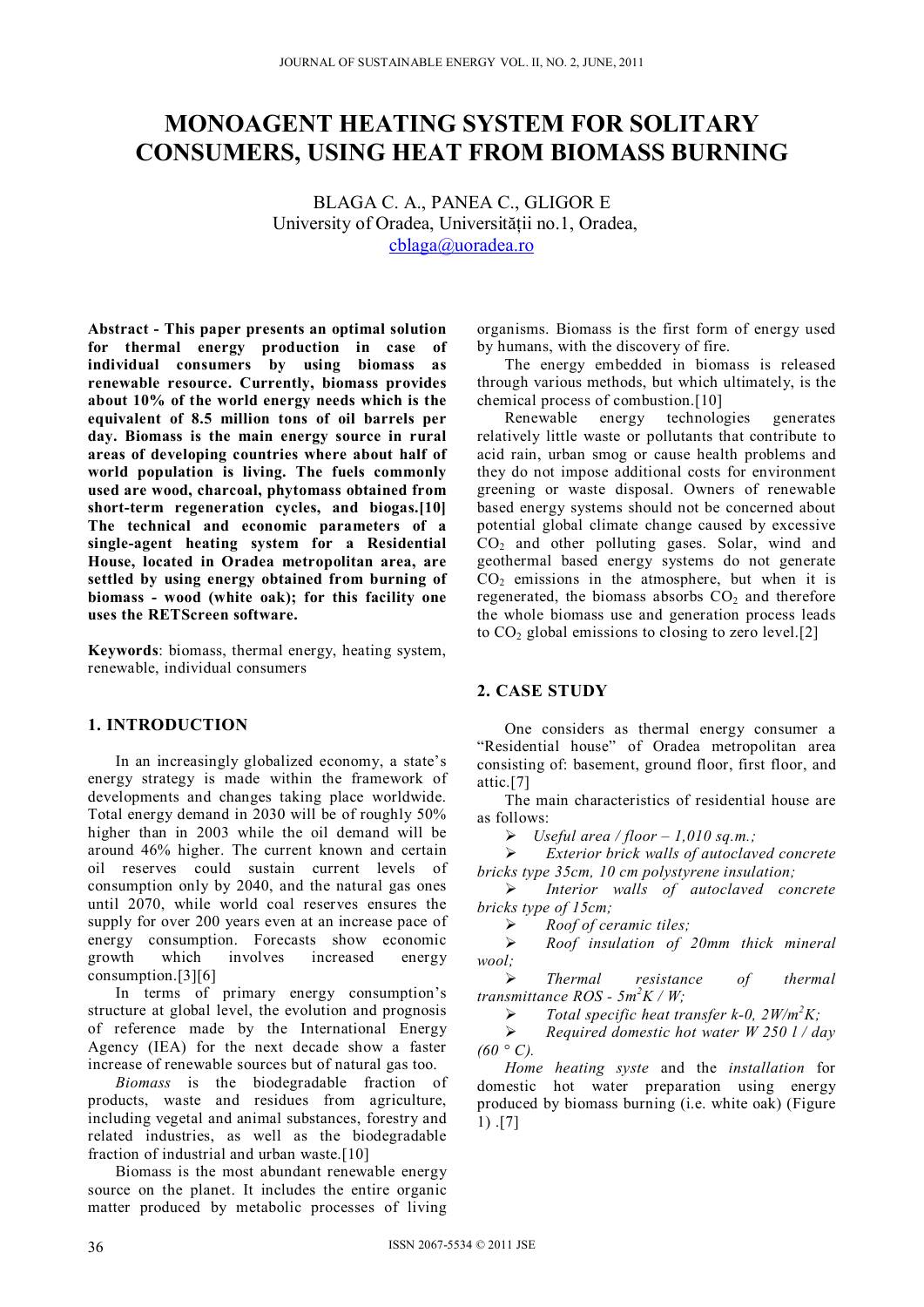

#### **Fig. 1. Functional scheme of** *Home heating installation* **and preparation of domestic hot water using energy produced by biomass burning**

The main element of the home heating system and domestic hot water preparation using energy produced by burning biomass - wood (white oak) is the boiler that generates required heat, is manufactured by Lambionmodel Custom Designed. In addition to the boiler plant also includes the main elements:

Boost pressure valve;

 $\triangleright$  House water supply plant area – control pumps;

- $\triangleright$  House water supply plant;
- $\triangleright$  P<sub>1</sub> circulation pump;
- Domestic hot water boiler;
- Steel radiators*.*

Oradea metropolitan area's climatic characteristics are shown in Figure 2. Available data show for Oradea area that the outdoor standard temperature is  $-15$  ° C. This value is taken over from RES 1907 Standard.



**Fig. 2. Annual average temperature of Oradea Metropolitan area Source Reetscren**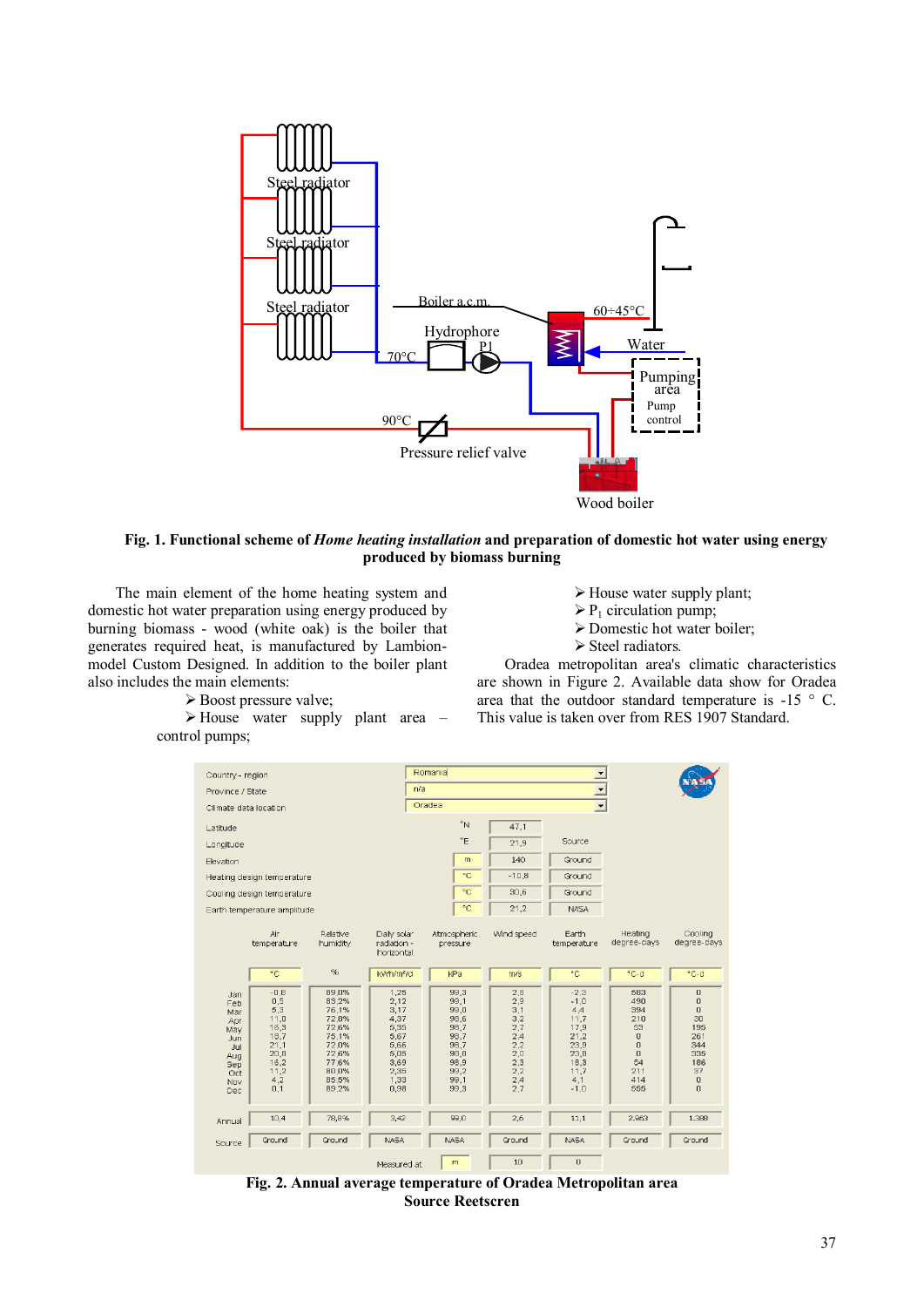# **3. COMPUTATION METHOD**

For the calculation will use the features of RETScreen International.

The **RETScreen Clean Energy Project Analysis Software** is a unique decision support tool developed with the contribution of numerous experts from government, industry, and academia. The software, provided free-of-charge, can be used worldwide to evaluate the energy production and savings, costs, emission reductions, financial viability and risk for various types of Renewable-energy and Energy-efficient Technologies (RETs). The software (available in multiple languages) also includes product, project, hydrology and climate databases, a detailed user manual, and a case study based college/university-level training course, including an engineering e-textbook. [7]

#### **RETScreen Load & Network Design - Heating project**

| <b>Heating project</b>                       | <b>Unit</b>                               |                 |  |  |  |
|----------------------------------------------|-------------------------------------------|-----------------|--|--|--|
| Base case heating system                     | Single building - space & process heating |                 |  |  |  |
|                                              |                                           |                 |  |  |  |
| Heated floor area for building               | m <sup>2</sup>                            | 1.010           |  |  |  |
| Fuel type                                    |                                           | Electricity     |  |  |  |
| Seasonal efficiency                          | $\frac{0}{0}$                             | 80%             |  |  |  |
| <b>Heating load calculation</b>              |                                           |                 |  |  |  |
| Heating load for building                    | W/m <sup>2</sup>                          | 65,0            |  |  |  |
| Domestic hot water heating base demand       | $\frac{0}{0}$                             | 7%              |  |  |  |
| Peak process heating load                    | <b>kW</b>                                 | 9,0             |  |  |  |
| Process heating load characteristics         |                                           | <b>Standard</b> |  |  |  |
| Equivalent full load hours - process heating | h                                         | 8.760           |  |  |  |
| Space heating                                | <b>MWh</b>                                | 137             |  |  |  |
| Process heating                              | <b>MWh</b>                                | 79              |  |  |  |
| Total heating                                | <b>MWh</b>                                | 215             |  |  |  |
| Total peak heating load                      | kW                                        | 74,7            |  |  |  |
| Fuel consumption - annual                    | <b>MWh</b>                                | 269             |  |  |  |
| Fuel rate                                    | €/kWh                                     | 0,080           |  |  |  |
| Fuel cost                                    |                                           | €<br>21.535     |  |  |  |
| Proposed case energy efficiency measures     |                                           |                 |  |  |  |
| End-use energy efficiency measures           | $\%$                                      | $0\%$           |  |  |  |
| Net peak heating load                        | kW                                        | 74,7            |  |  |  |
| Net heating                                  | <b>MWh</b>                                | 215             |  |  |  |

#### **Fig. 3 Entering data about load and network[7]**

Significant result is underlined: Seasonal Efficiency - 80%



#### **Fig. 4 System characteristics, choice of fuel**

Significant results: Fuel - Wood (White Oak); Seasonal efficiency - 80%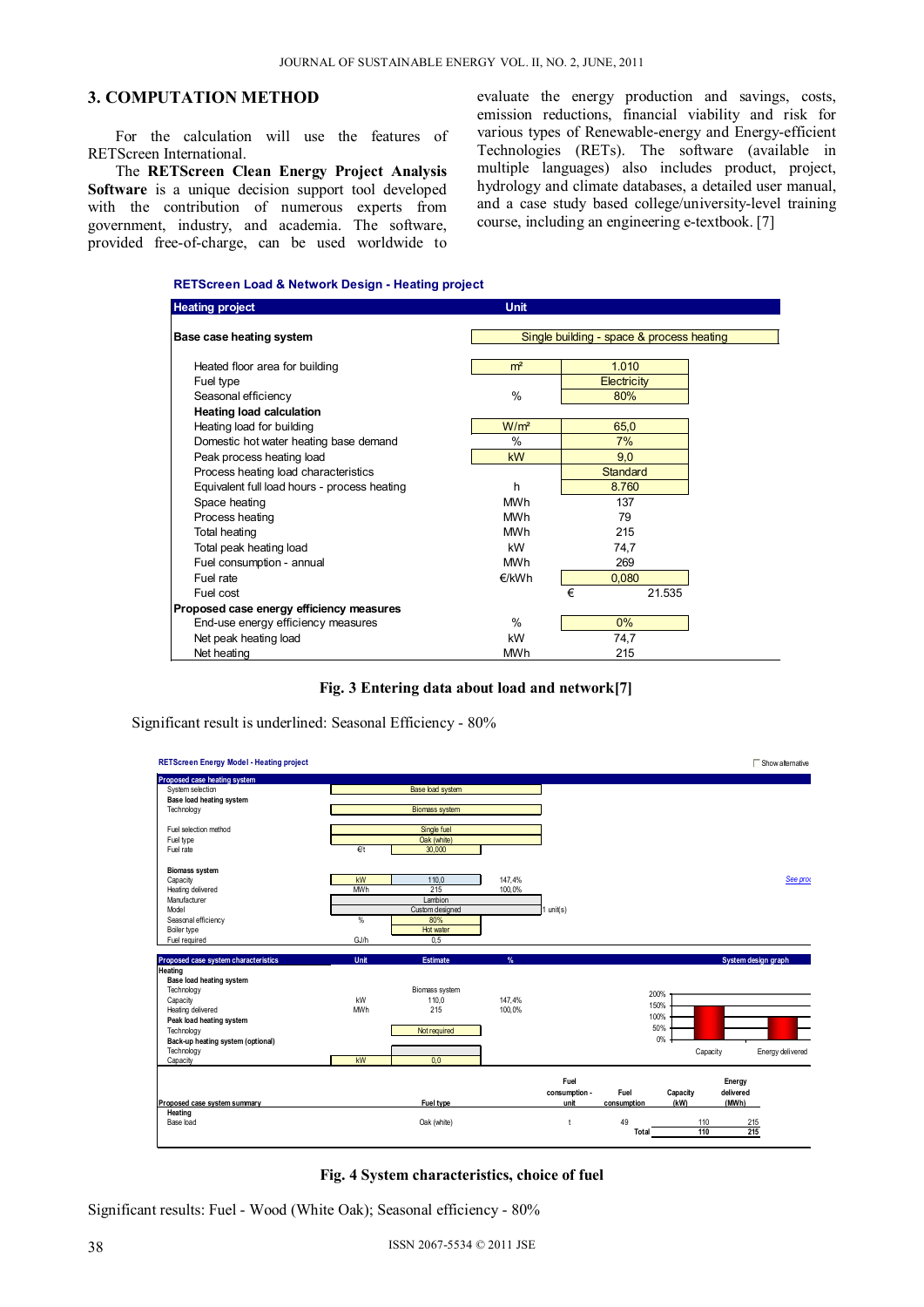#### **RETScreen Cost Analysis - Heating project**

| <b>Settings</b>                   |                      |                 |             |                  |               |                       |
|-----------------------------------|----------------------|-----------------|-------------|------------------|---------------|-----------------------|
| Method 1<br>G                     | <b>T</b> Notes/Range |                 |             |                  |               |                       |
| Method 2<br>C                     | G Second currency    |                 | Notes/Range |                  | <b>None</b>   |                       |
|                                   | Cost allocation<br>C |                 |             |                  |               |                       |
|                                   |                      |                 |             |                  |               |                       |
| Initial costs (credits)           | Unit                 | Quantity        |             | <b>Unit cost</b> | <b>Amount</b> | <b>Relative costs</b> |
| <b>Feasibility study</b>          |                      |                 |             |                  |               |                       |
| Feasibility study                 | cost                 | $\mathbf{1}$    | €           | $500$ $\in$      | 500           |                       |
| Sub-total:                        |                      |                 |             |                  | €<br>500      | 1,8%                  |
| Development                       |                      |                 |             |                  |               |                       |
| Development                       | cost                 | $\mathbf{1}$    | €           | ÷,               | €             |                       |
| Sub-total:                        |                      |                 |             |                  | €             | 0.0%                  |
| Engineering                       | cost                 | $\mathbf{1}$    | €           | 800              | €<br>800      |                       |
| Engineering                       |                      |                 |             |                  | €<br>800      |                       |
| Sub-total:                        |                      |                 |             |                  |               | 2.8%                  |
| <b>Heating system</b>             |                      |                 |             |                  |               |                       |
| Base load - Biomass system        | kW                   | 110,0           | €           | 190              | €<br>20,900   |                       |
| Energy efficiency measures        | project              | $\mathbf{1}$    |             |                  | €             |                       |
| User-defined                      | credit               |                 |             |                  | €             |                       |
|                                   |                      |                 |             |                  | €             |                       |
| Sub-total:                        |                      |                 |             |                  | €<br>20.900   | 73,7%                 |
| Balance of system & miscellaneous | $\frac{0}{0}$        |                 |             |                  |               |                       |
| Spare parts                       |                      | 10.0%           | €           | 20.900 €         | 2.090         |                       |
| Transportation                    | project              | $\overline{2}$  | €           | 500              | €<br>1.000    |                       |
| Training & commissioning          | p-d                  | $\mathbf{1}$    | €           | 500              | €<br>500      |                       |
| User-defined                      | cost                 |                 |             |                  | €             |                       |
| Contingencies                     | %                    | 10,0%           | €           | 25,790           | €<br>2.579    |                       |
| Interest during construction      | 0,00%                | $0$ month $(s)$ | €           | 28.369<br>€      |               |                       |
| Sub-total:                        |                      |                 |             |                  | €<br>6.169    | 21.7%                 |
| Total initial costs               |                      |                 |             |                  | €<br>28.369   | 100.0%                |
| <b>Annual costs (credits)</b>     | Unit                 | Quantity        |             | <b>Unit cost</b> | <b>Amount</b> |                       |
| O&M                               |                      |                 |             |                  |               |                       |
| Parts & labour                    | project              | 8               | €           | 200              | €<br>1.600    |                       |
| User-defined                      | cost                 |                 |             |                  | €             |                       |
| Contingencies                     | %                    | 5,0%            | €           | 1.600            | €<br>80       |                       |
| Sub-total:                        |                      |                 |             |                  | €<br>1.680    |                       |
| Fuel cost - proposed case         |                      |                 |             |                  |               |                       |
| Oak (white)                       | t                    | 49              | €           | 30,000           | €<br>1.479    |                       |
| Sub-total:                        |                      |                 |             |                  | €<br>1.479    |                       |
|                                   |                      |                 |             |                  |               |                       |
| <b>Annual savings</b>             | Unit                 | Quantity        |             | <b>Unit cost</b> | <b>Amount</b> |                       |
| Fuel cost - base case             |                      |                 |             |                  |               |                       |
| Electricity                       | <b>MWh</b>           | 269             | €           | 80.000 €         | 21.535        |                       |
| Sub-total:                        |                      |                 |             |                  | €<br>21.535   |                       |
|                                   |                      |                 |             |                  |               |                       |
| <b>Periodic costs (credits)</b>   | Unit                 | Year            |             | <b>Unit cost</b> | <b>Amount</b> |                       |
| User-defined                      | cost                 |                 |             |                  | €             |                       |
|                                   |                      |                 |             |                  | €             |                       |
| End of project life               | cost                 |                 |             |                  | €             |                       |
|                                   |                      |                 |             |                  |               |                       |

*Go to Emission Analysis sheet*

## **Fig. 5 Cost analysis**

Significant results are underlined: the initial cost (investment) -28.369  $\epsilon$ , maintenance costs - 1.680  $\epsilon$  per year, fuel cost - 1.479  $\epsilon$ 

| <b>Fuel type</b>                                   | Fuel mix<br>$\frac{9}{6}$ | CO <sub>2</sub> emission<br>factor<br>ka/GJ | CH4 emission<br>factor<br>ka/GJ | N <sub>20</sub> emission<br>factor<br>ka/GJ | Fuel<br>consumption<br><b>MWh</b> | <b>GHG</b> emission<br>factor<br>tCO2/MWh | <b>GHG</b> emission<br>tCO <sub>2</sub> |
|----------------------------------------------------|---------------------------|---------------------------------------------|---------------------------------|---------------------------------------------|-----------------------------------|-------------------------------------------|-----------------------------------------|
| Electricity<br>Total                               | 100.0%<br>100.0%          | 273.8<br>273.8                              | 0.0429<br>0.0429                | 0.0086<br>0.0086                            | 269<br>269                        | 0.999<br>0.999                            | 268.9<br>268.9                          |
| Proposed case system GHG summary (Heating project) |                           |                                             |                                 |                                             |                                   |                                           |                                         |
|                                                    | Fuel mix                  | CO <sub>2</sub> emission<br>factor          | CH4 emission<br>factor          | N2O emission<br>factor                      | Fuel<br>consumption               | <b>GHG</b> emission<br>factor             | <b>GHG</b> emission                     |
| Fuel type                                          | %                         | kg/GJ                                       | kg/GJ                           | kg/GJ                                       | <b>MWh</b>                        | tCO2/MWh                                  | tCO <sub>2</sub>                        |
| Oak (white)<br>Total                               | 100.0%<br>100.0%          | 0.0<br>0,0                                  | 0.0320<br>0.0320                | 0.0040<br>0.0040                            | 269<br>269                        | 0.007<br>0.007                            |                                         |
|                                                    |                           |                                             |                                 |                                             |                                   |                                           |                                         |
| <b>GHG emission reduction summary</b>              |                           |                                             |                                 |                                             | <b>Gross annual</b>               |                                           | Net annual                              |
|                                                    |                           | Base case                                   | <b>Proposed case</b>            |                                             | <b>GHG</b> emission               | <b>GHG</b> credits                        | <b>GHG</b> emission                     |
|                                                    |                           | <b>GHG</b> emission                         | <b>GHG</b> emission             |                                             | reduction                         | transaction fee                           | reduction                               |
|                                                    |                           | tCO <sub>2</sub>                            | tCO <sub>2</sub>                |                                             | tCO <sub>2</sub>                  | %                                         | tCO <sub>2</sub>                        |
|                                                    |                           | 268.9                                       | 1.9                             |                                             | 266.9                             | 19%                                       | 216.2                                   |
| <b>Heating project</b>                             |                           |                                             |                                 |                                             | Litres of gasoline not consumed   |                                           |                                         |

# **Fig. 6 Emissions analysis**

Significant results are underlined: GHG emissions - 1.9 tonnes of CO2 equivalent GHG emissions annual reduction - 216.2 tonnes of CO2 equivalent.[7]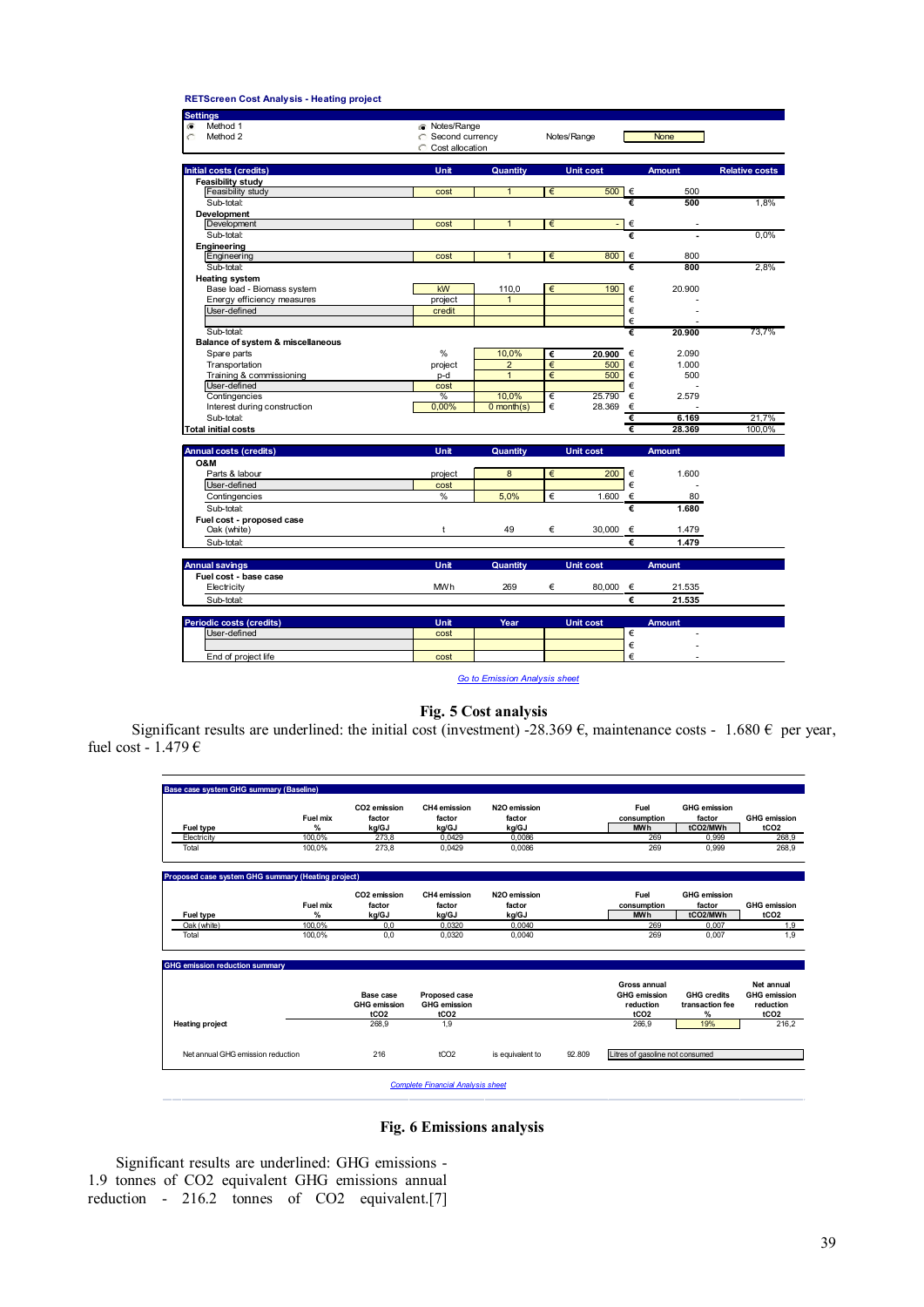



Significant results are underlined: Savings and annual revenues - 21.535  $\epsilon$ , the net present value NPV - 191.660  $\epsilon$ .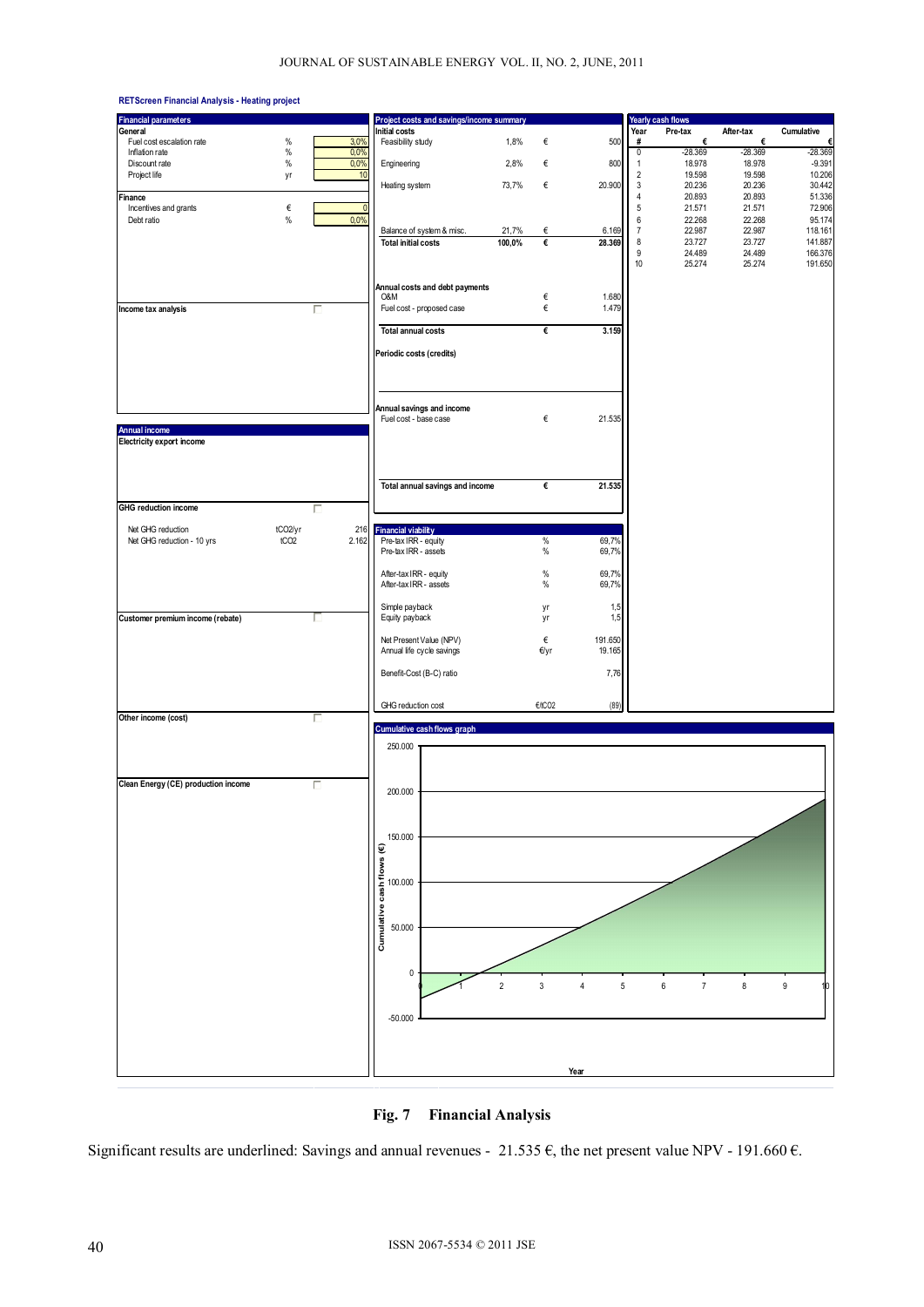

**Fig. 8. Risk analysis**